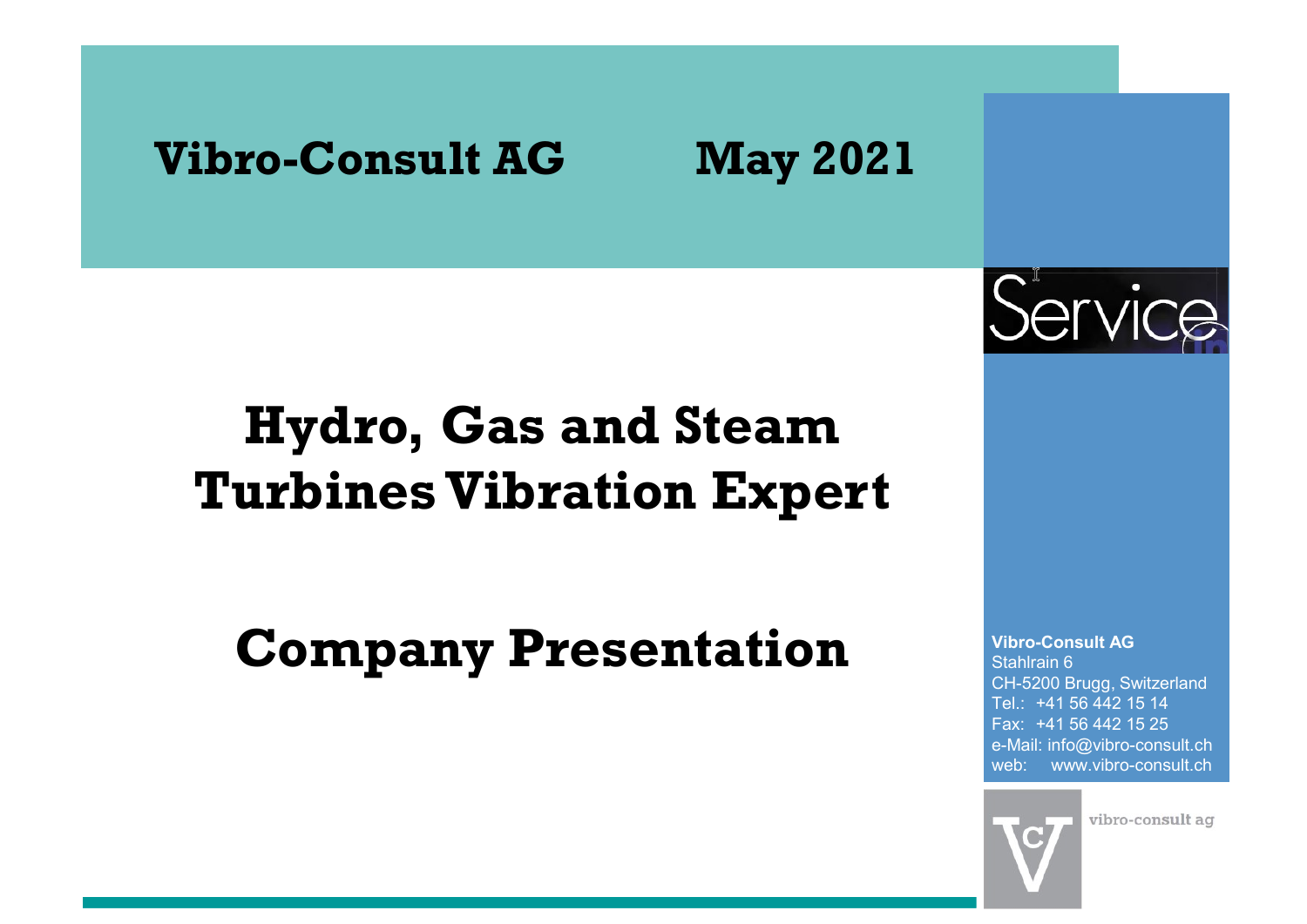# 1. The Company - ISP<br>1.1 About Us

### 1.1 About Us

**1. The Company - ISP**<br>
1.1 About Us<br>
Vibro-Consult AG was founded in 1988 as an Independent Service<br>
Provider, with extensive knowledge and experience in the area of<br>
measurement and vibration-technology. **1. The Company - ISP**<br>
1.1 About Us<br>
Vibro-Consult AG was founded in 1988 as an Independent Service<br>
Provider, with extensive knowledge and experience in the area of<br>
measurement and vibration-technology.<br>
From small indu **1. The Company - ISP**<br>
1.1 About Us<br>
Vibro-Consult AG was founded in 1988 as an Independent S<br> **Provider**, with extensive knowledge and experience in the a<br>
measurement and vibration-technology.<br>
From small industries, po

**1. The Company - ISP**<br>
1.1 About Us<br>
Vibro-Consult AG was founded in 1988 as an **Independent Service**<br> **Provider**, with extensive knowledge and experience in the area of<br>
measurement and vibration-technology.<br>
From small **1. The Company - ISP**<br>
1.1 About Us<br>
Vibro-Consult AG was founded in 1988 as an Independent Service<br>
Provider, with extensive knowledge and experience in the area of<br>
measurement and vibration-technology.<br>
From small indu **hermal Properties Company - ISP**<br>
1.1 About Us<br>
Vibro-Consult AG was founded in 1988 as an **Independent Service**<br> **Provider,** with extensive knowledge and experience in the area of<br>
measurement and **vibration-technology.** 1.1 About Us<br>
Vibro-Consult AG was founded in 1988 as an **Indeper**<br> **Provider**, with extensive knowledge and experience<br>
measurement and vibration-technology.<br>
From small industries, power companies to<br>
corporations, our c Vibro-Consult AG was founded in 1988 as an **Independent Service**<br> **Provider**, with extensive knowledge and experience in the area of<br> **measurement and vibration-technology.**<br>
From small industries, power companies to inter

Vibro-Consult AG was founded in 1988 as an **Independent Service**<br> **Provider,** with extensive knowledge and experience in the area of<br> **reasurement and vibration-technology.**<br>
From small industries, power companies to inter Vibro-Consult AG was founded in 1988 as an **Independent Service**<br> **Provider**, with extensive knowledge and experience in the area of<br>
measurement and vibration-technology.<br>
From small industries, power companies to interna VIBro-Consult AG was founded in 1988 as an **Independent Service**<br> **Provider**, with extensive knowledge and experience in the area of<br>
measurement and vibration-technology.<br>
From small industries, power companies to interna **Provider, with extensive knowledge and experienc measurement and vibration-technology.**<br>From small industries, power companies to corporations, our customers operate gas & steam hydro power plants, thermal power plants, m





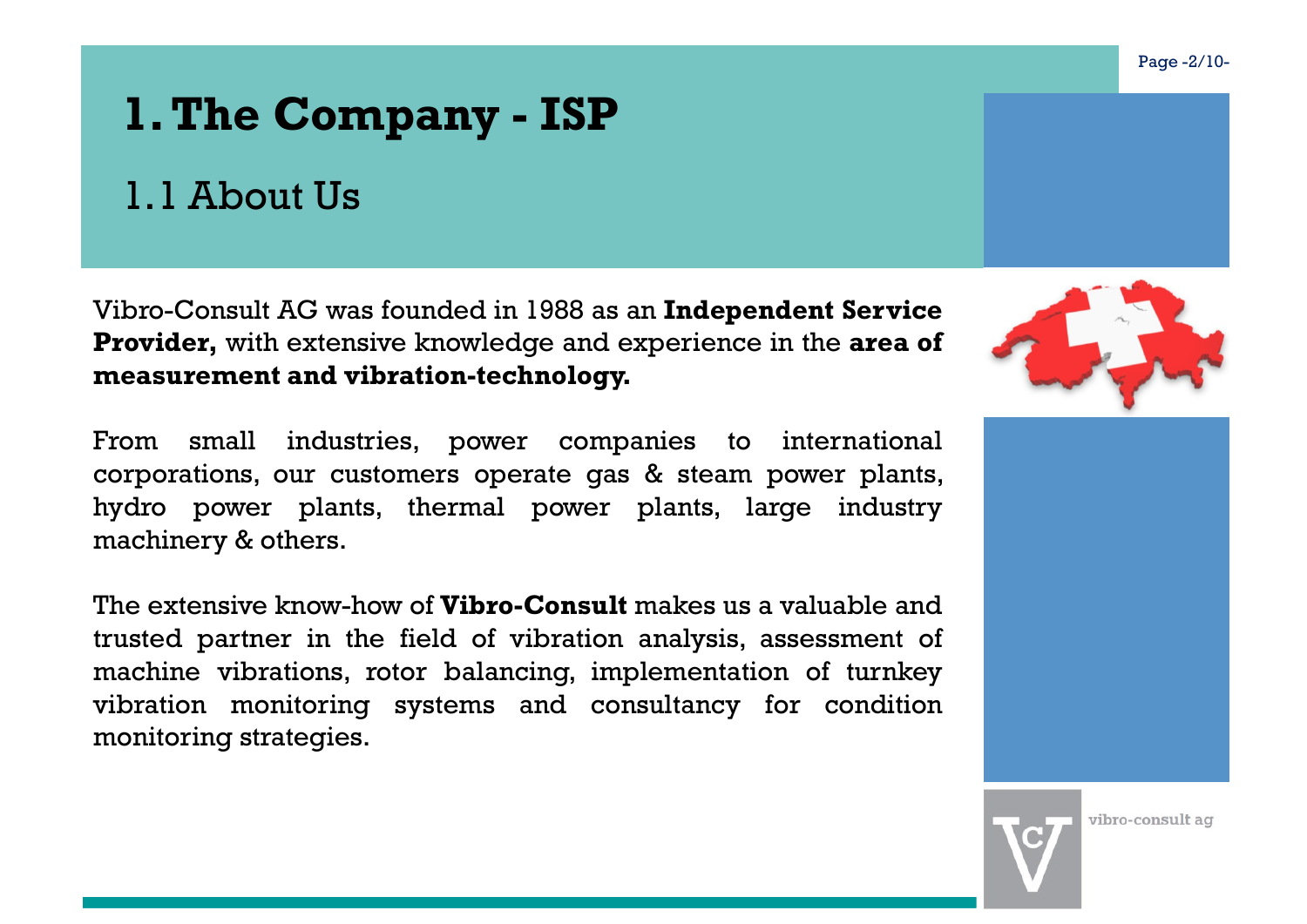# 2. Te<mark>chnology Expertise</mark><br>2.1 Gas and Steam Turbines 2. Technology Expertise<br>2.1 Gas and Steam Turbines<br>a have built unperalleled expertise area the wears in analyzing a

**2. Technology Expertise**<br>
2.1 Gas and Steam Turbines<br>
We have built unparalleled expertise over the years in analyzing a<br>
broad range of Gas & Steam Turbines including Generators.<br>
Gas Turbine: **2. Technology Expertise**<br>
2.1 Gas and Steam Turbines<br>
We have built unparalleled expertise over the years in analyzing a<br>
broad range of Gas & Steam Turbines including Generators.<br> **Gas Turbine:**<br>
• GT8 (GT8C. GT8C2) **2. Technology Expertis:**<br>
2. I Gas and Steam Turbines<br>
We have built unparalleled expertise over th<br>
broad range of Gas & Steam Turbines includii<br> **Gas Turbine:**<br>
• GT8 (GT8C, GT8C2)<br>
• GT11(GT11N, GT11NM, GT11N2)<br>
• GT1

- GT8 (GT8C, GT8C2)
- GT11(GT11N, GT11NM, GT11N2)
- GT13E (E1 and E2 all rating, included MXL upgrades)
- GT24 all rating
- GT26 all rating

### Steam Turbine:

• Combined Cycle, Coal, Nuclear and Industrial applications

### Generator:

- Air-cooled
- Hydrogen-cooled





vibro-consult ag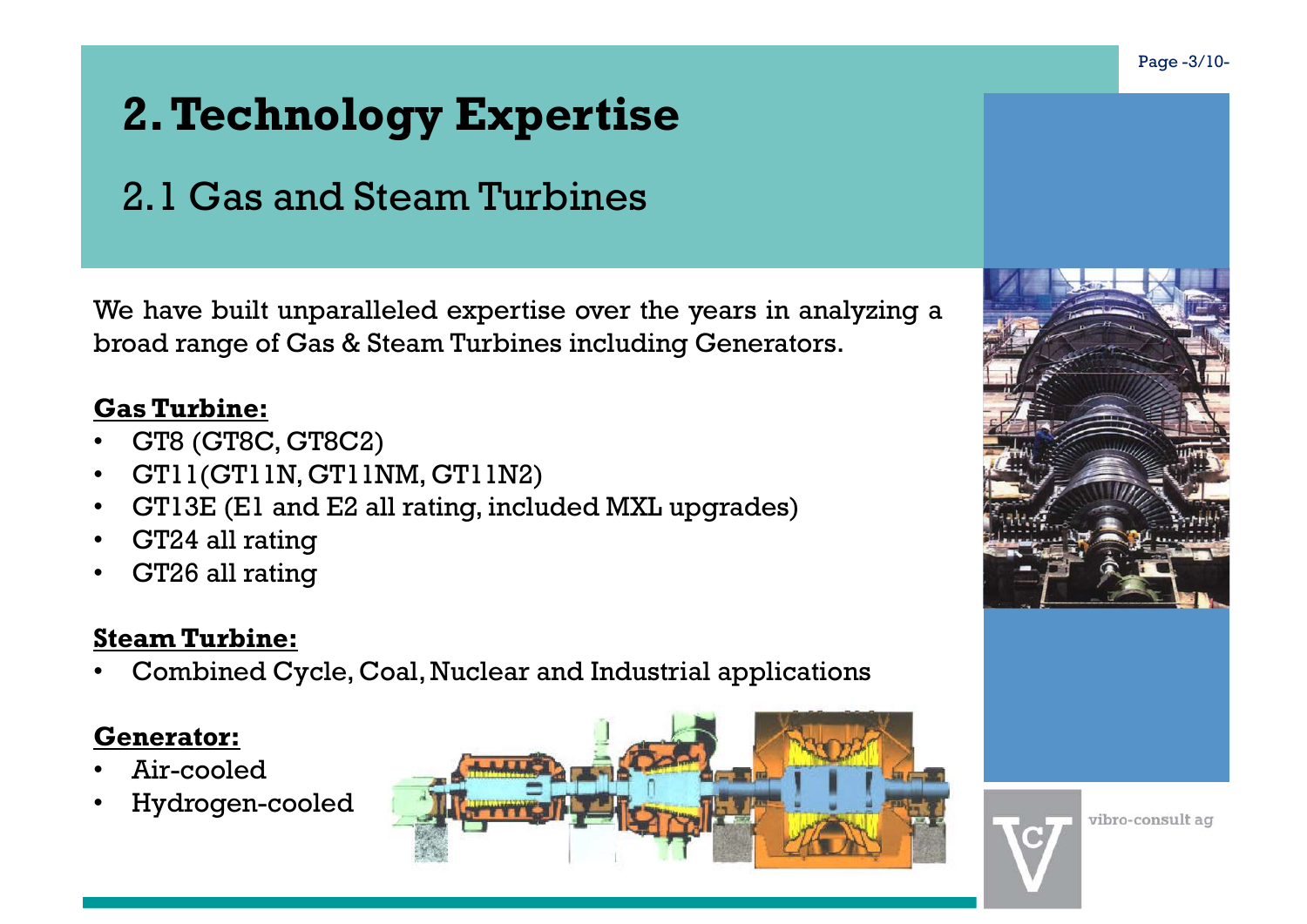### 2.2 Hydro Turbines

**2. Technology Expertise**<br>
2.2 Hydro Turbines<br>
We have also built-up excellent knowledge with regards to analysis<br>
of Hydro Turbines.<br>
Turbine (horizontal and vertical): **2. Technology Expertise**<br>
2.2 Hydro Turbines<br>
We have also built-up excellent knowledge with r<br>
of Hydro Turbines.<br>
Turbine (horizontal and vertical):<br>
• Pelton Turbine: single and double wheels

### Turbine (horizontal and vertical):

- Pelton Turbine: single and double wheels
- Francis Turbine: all kinds of versions
- Kaplan Turbine: all ratings
- Tube Turbine: all ratings

### Generator:

- Air-cooled
- Water-cooled









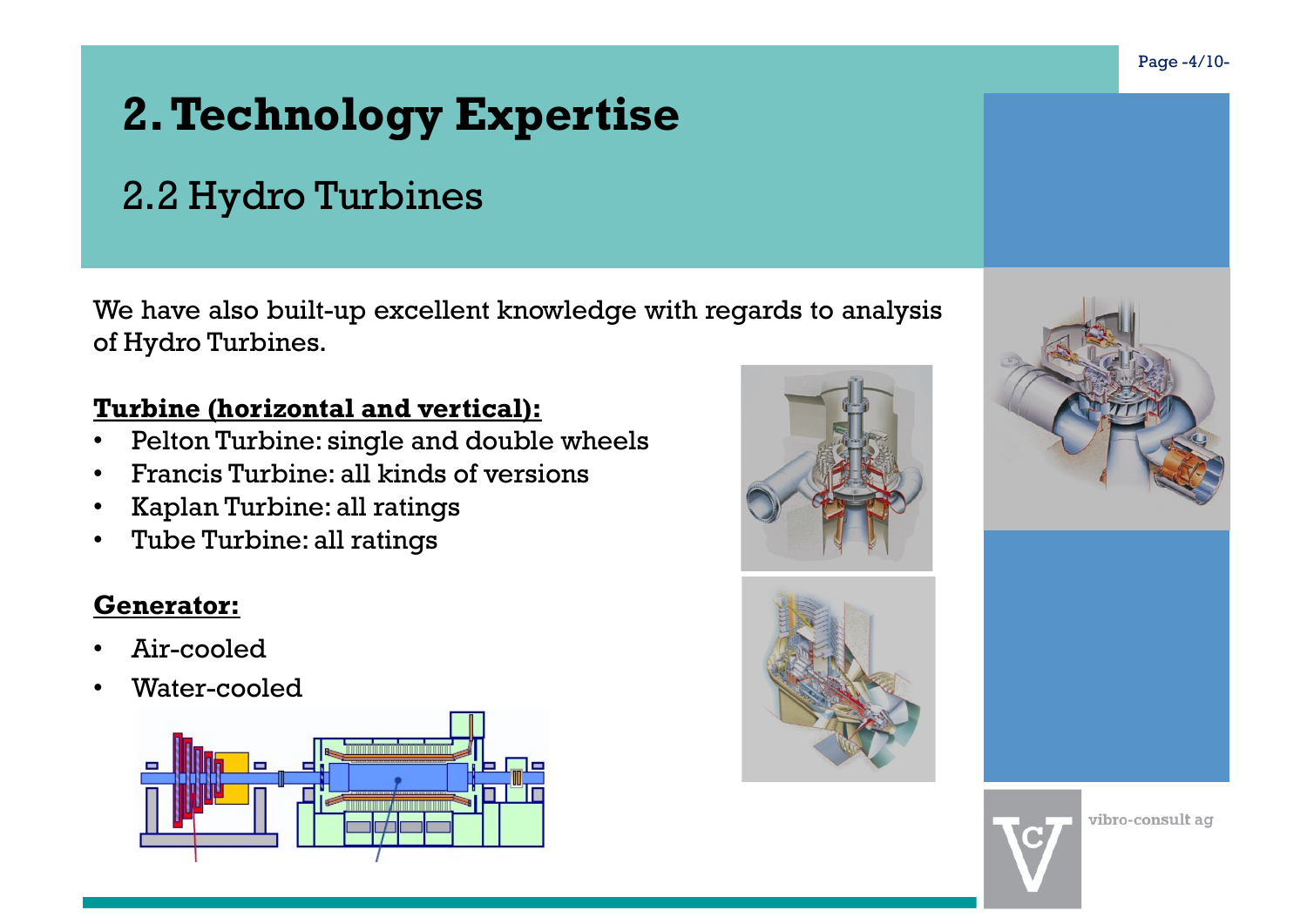### 2.3 Services

**2. Technology Expertise**<br>
2.3 Services<br>
At Vibro-Consult we provide a broad range of professional services<br>
tailored to customer specific needs. All services are aimed to<br>
minimize the efforts required, to ensure a safe m **2. Technology Expertise**<br>
2.3 Services<br>
At Vibro-Consult we provide a broad range of professional services<br>
At Vibro-Consult we provide a broad range of professional services<br>
tailored to customer specific needs. All ser **2. Technology Expertise**<br>
2.3 Services<br>
At Vibro-Consult we provide a broad range of professional services<br>
tailored to customer specific needs. All services are aimed to<br>
minimize the efforts required, to ensure a safe m **2. Technology Expertise**<br>
2.3 Services<br>
At Vibro-Consult we provide a broad range of professional services<br>
tailored to customer specific needs. All services are aimed to<br>
minimize the efforts required, to ensure a safe m

- 
- Multiplane rotor-balancing
- Vibration diagnostic analysis: Monitor any vibration change as indicators of malfunctions in the rotating equipment.
- Root-Cause Analysis (RCA) for complex vibration issues
- Commissioning, Start-up and supervision/witnessing
- Consultancy for, machineries condition, monitorings & diagnostics

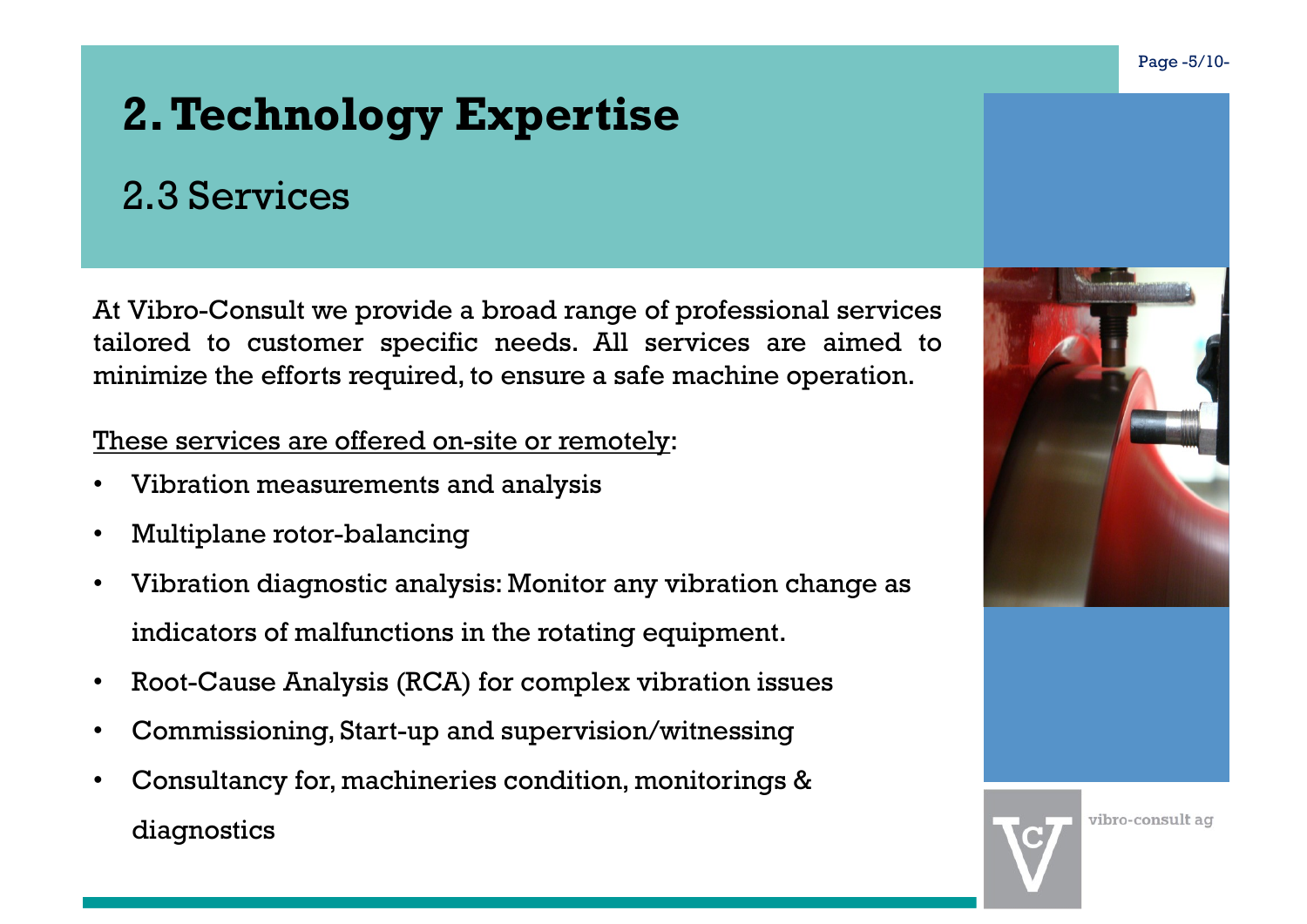### 2.4 High Quality Analysis

**2. Technology Expertise**<br>
2.4 High Quality Analysis<br>
The extensive Know-How, combined with state-of-the-art vibration<br>
diagnostic equipment, allows us to deliver high quality vibration<br>
diagnostics assessment:<br>
diagnosti **2. Technology Expertise**<br>
2.4 High Quality Analysis<br>
The extensive Know-How, combined with state-of-the-art vibration<br>
diagnostic equipment, allows us to deliver high quality vibration<br>
diagnostics assessment:<br>
diagnosti **2. Technology Expertise**<br>2.4 High Quality Analysis<br>The extensive Know-How, combined with state-of-the-art vibration<br>diagnostic equipment, allows us to deliver high quality vibration<br>analysis. Here some analysis examples **2. Technology Expertise**<br>
2.4 High Quality Analysis<br>
The extensive Know-How, combined with state-of-th<br>
diagnostic equipment, allows us to deliver high qualysis. Here some analysis examples which feed in<br>
diagnostics ass







vibro-consult ag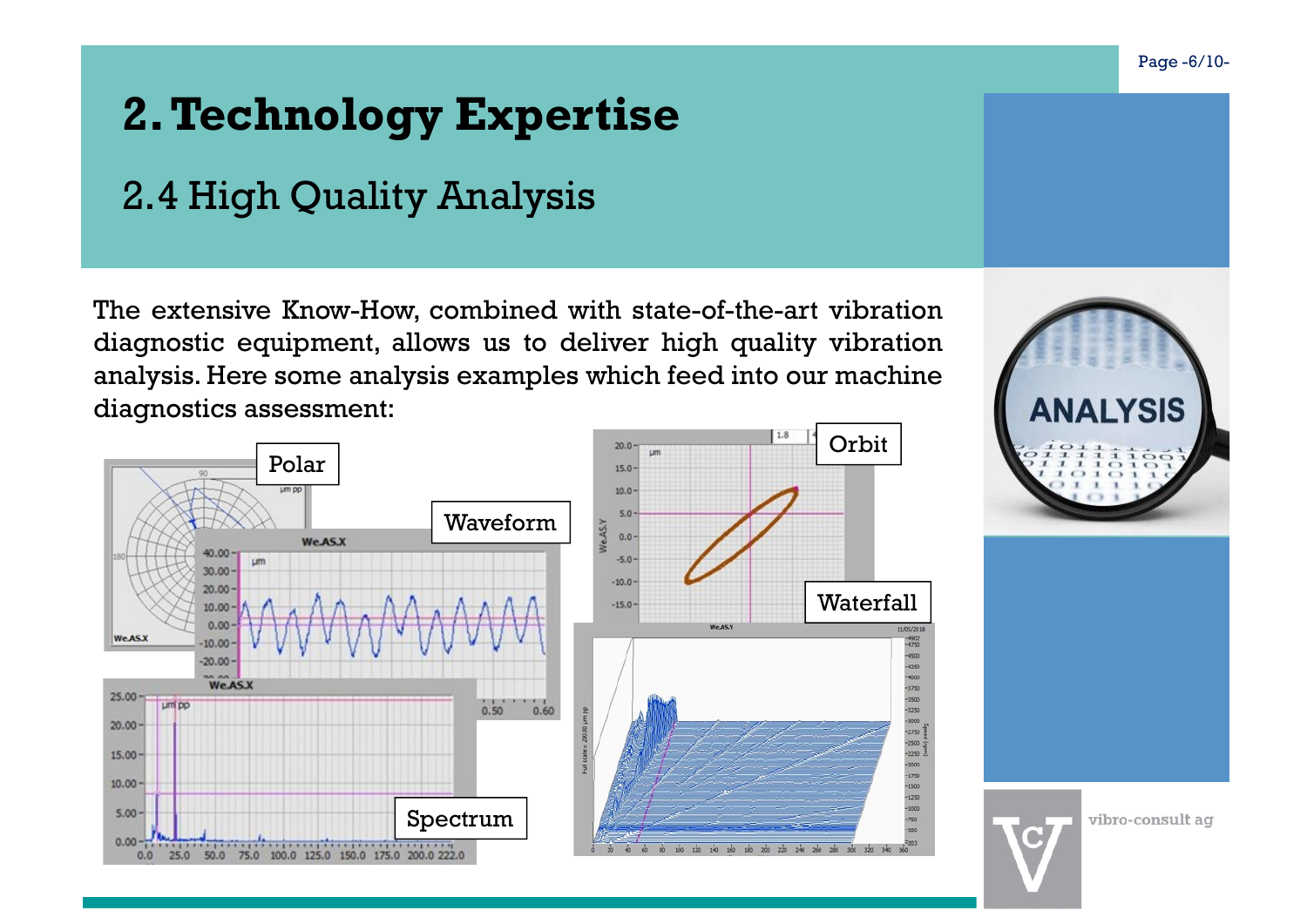### 2.5 Technical Consultancy

**2. Technology Expertise**<br>
2.5 Technical Consultancy<br>
Technical consultancy: Showing steep increase in vibration levels<br>
on the generator rotor bringing these close to alarm levels. In this<br>
example, On-line measurements **2. Technology Expertise**<br>
2.5 Technical Consultancy<br>
Technical consultancy: Showing steep increase in vibration levels<br>
on the generator rotor bringing these close to alarm levels. In this<br>
example, On-line measurements **2. Technical Consultancy<br>
2.5 Technical Consultancy<br>
Technical consultancy:** Showing steep increase in vibration levels<br>
on the generator rotor bringing these close to alarm levels. In this<br>
example, On-line measurements **2. Technical Consultancy**<br>
2.5 Technical Consultancy<br>
Technical consultancy: Showing steep increase in vibration levels<br>
on the generator rotor bringing these close to alarm levels. In this<br>
example, On-line measurements **2. Technical Consultancy<br>
2.5 Technical Consultancy**<br>
Technical consultancy: Showing steep increase in vibration levels<br>
on the generator rotor bringing these close to alarm levels. In this<br>
example, On-line measurements





vibro-consult ag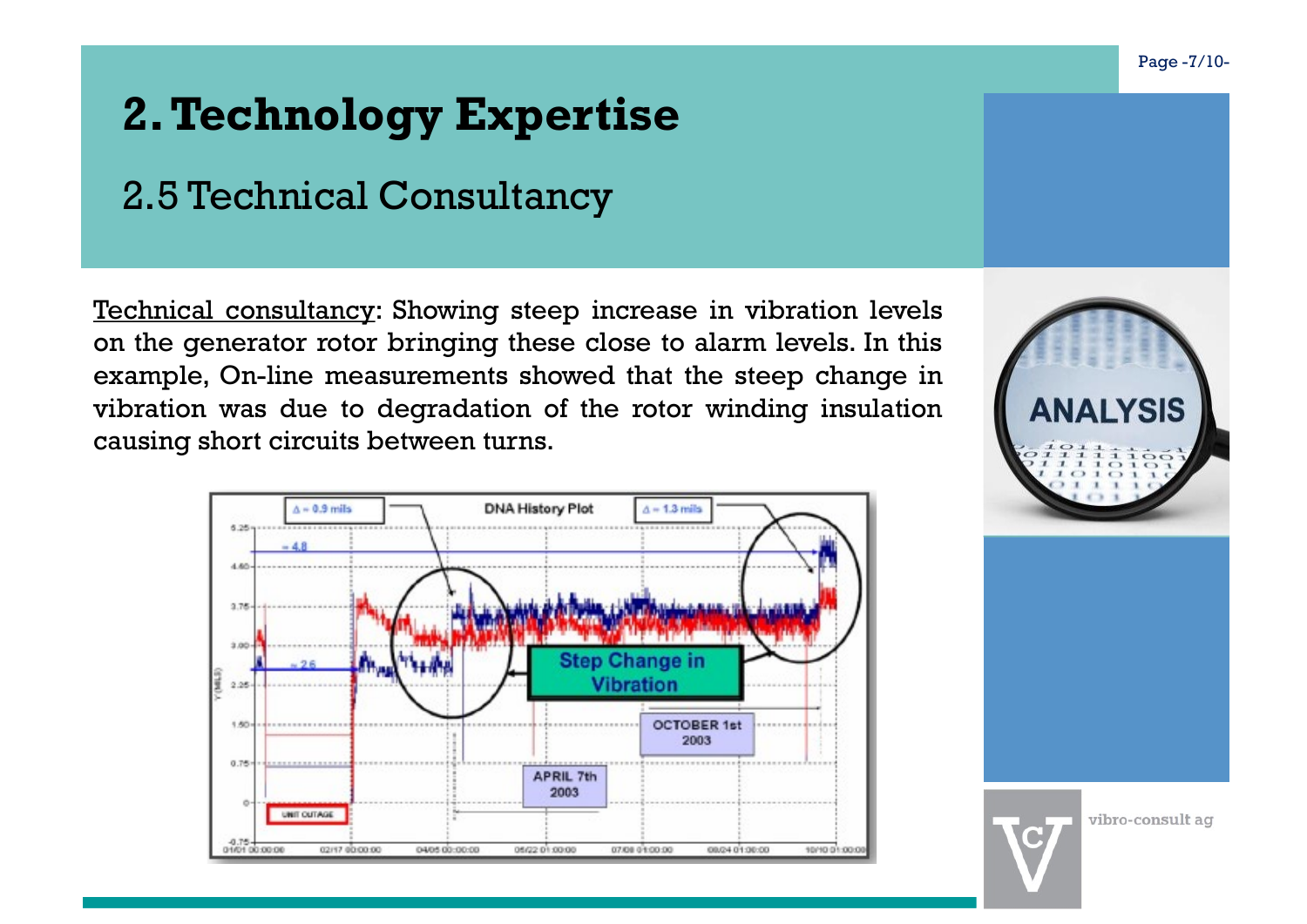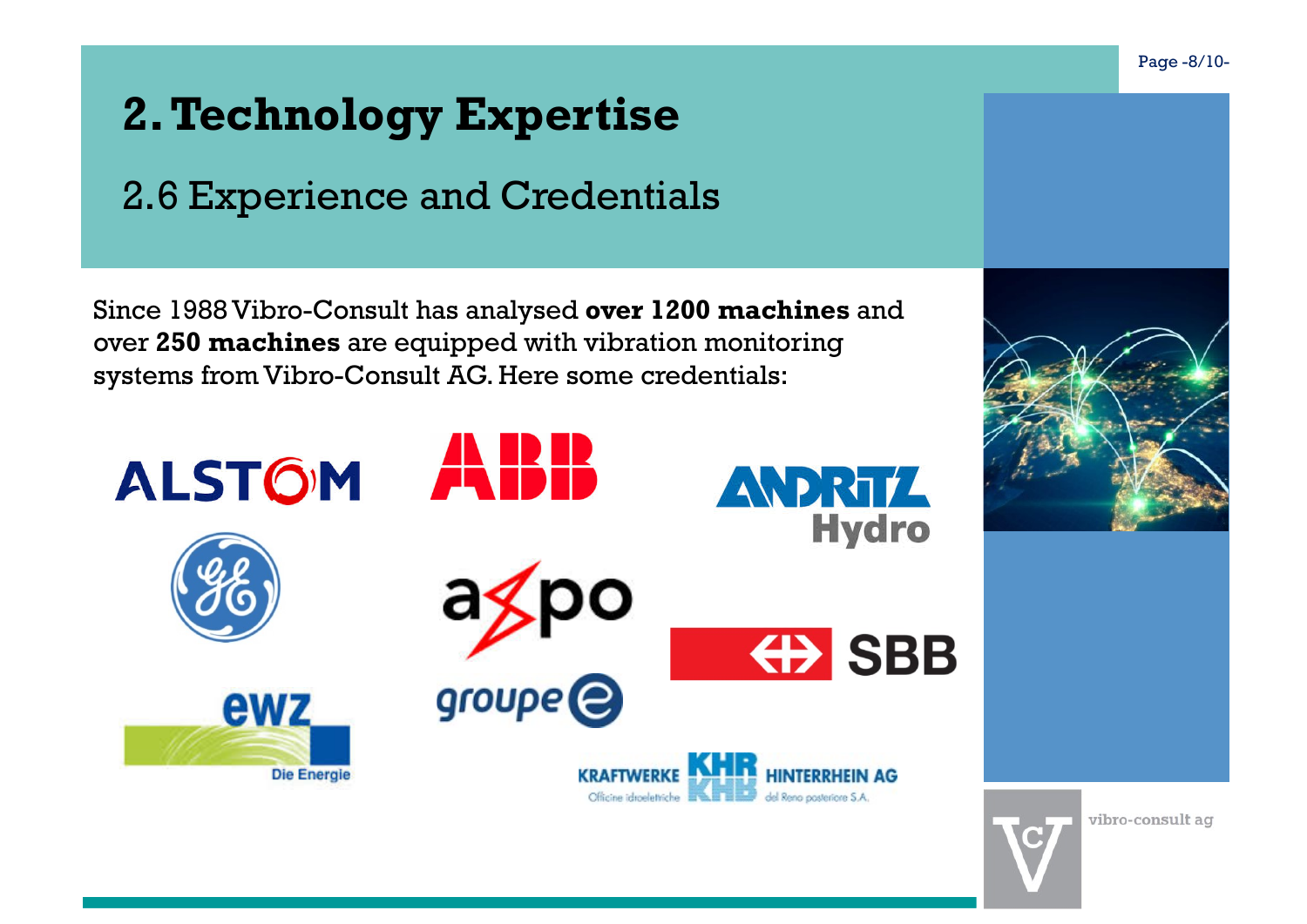### 3. Customer Benefits

### 3.1 Overview

**3. Customer Benefits**<br>
3.1 Overview<br>
an independent partner we deliver first class diagnostics<br>
ulysis and services ensuring customer satisfaction. With us,<br>
tomers benefits from:<br>
A faster return to operation/production 3.1 Overview<br>
an independent partner we deliver first class diag<br>
ulysis and services ensuring customer satisfaction. W<br>
tomers benefits from:<br>
A faster return to operation/production of machines afte<br>
Inspection or Machin

- 
- 
- 
- 
-